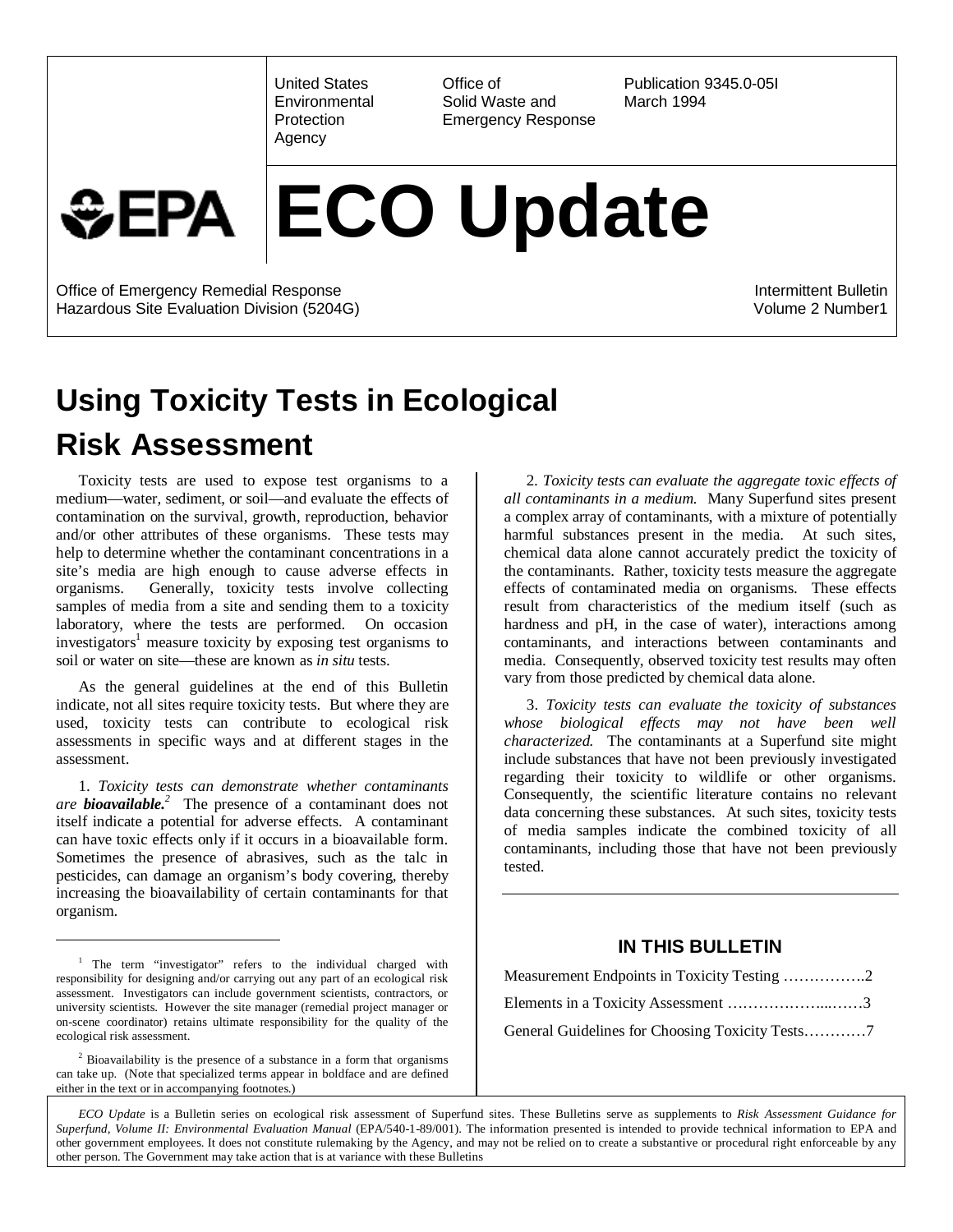4. *Toxicity tests can characterize the nature of a toxic effect.* Investigators can use toxicity tests to learn whether contaminant concentrations have lethal or sublethal effects. Some examples of sublethal effects include reduced growth, impaired reproduction, and behavioral changes.

5. *Toxicity tests characterize the distribution of toxicity at a site.* An investigator can have toxicity tests performed on samples from a variety of locations at the site. In some instances toxicity tests may be a cost-effective way to determine the spatial extent of toxicity and identify areas with high levels of toxicity.

6. *Toxicity tests can be used to develop remedial goals.* Acceptable levels of toxicity, as measured by toxicity tests, can form criterion for remedial goals. For example, a goal might be to reduce the toxicity of pond water over a stated time period. The remedial goal would specify the level at which toxicity should be reduced and the species in which toxicity should be measured. The species should be representative of the site and sensitive to its contaminants. The species also should be related to the **overall assessment endpoints.<sup>3</sup>**

7. *Toxicity tests have a role in monitoring.* Toxicity tests can be used to monitor the remediation of a Superfund site. Specifically, toxicity testing can indicate whether sources of contamination have been contained and whether remedial measures are reducing toxicity.

8. *Toxicity tests have a role in determining a site's postremediation potential to support a viable ecological community.* For example, if a stream or waterbody receives contaminants from numerous sources, including a Superfund site, upstream toxicity testing may help to determine what the water's potential for supporting a viable ecological community might be if the Superfund loadings are removed and the other sources remain unchanged.

Toxicity tests include a broad spectrum of tests, differing in the species and exposure media they use and the effects they measure. In making decisions about whether to conduct toxicity tests, which tests to choose, and how many to perform, investigators are well advised to seek advice from qualified experts, such as those serving on a Regional Biological Technical Assistance Group (BTAG).4

This Bulletin first describes two major classes of toxicity tests—acute and chronic—and then explores the elements that an investigator needs to consider in planning toxicity tests. Finally, the Bulletin offers general guidance on when to use toxicity tests and how to select those appropriate to different

sites. The companion document, "Catalogue of Standard Toxicity Tests for Ecological Risk Assessment" (*ECO Update* Vol. 2, No. 2), provides an annotated list of standardized tests appropriate for use with different media.

# **Measurement Endpoints In Toxicity Testing: Acute Vs. Chronic Tests**

Toxicity tests can measure lethal and/or sublethal effects. These effects are known as **measurement endpoints**: that is, they are ecological attributes that may be adversely affected by exposure to site contaminants and that are readily measurable. In addition, each measurement endpoint is closely related to an assessment endpoint. Because of this close relationship, a measurement endpoint can approximate or represent the assessment endpoint if the assessment endpoint is not amenable to direct measurement (U.S. EPA, 1992).

Acute toxicity tests are short-term tests that measure the effects of exposure to relatively high concentrations of chemicals. The measurement endpoint generally reflects the extent of lethality.

Chronic toxicity tests, on the other hand, generally are longer-term tests that measure the effects of exposure to relatively lower, less toxic concentrations. For a chronic toxicity test, the measurement endpoint concerns a sublethal effect (e.g., reproduction, growth) or both lethality and sublethal effect.

## **Acute Toxicity Tests**

A typical acute toxicity test exposes test organisms to a series of dilutions of a site's medium and records deaths occurring over a specified period of time, usually 24 to 96 hours. Results can be analyzed by comparing percent mortality of organisms exposed to site media to percent mortality of organisms exposed to uncontaminated media. (See section below entitled "The Reference Site.") Alternatively, results of an acute toxicity test can be analyzed to estimate the dilution of the medium at which 50 percent of the organisms died. This dilution (also referred to as a concentration), called the  $LC_{50}$ , is the median lethal concentration. When an acute toxicity test reports an  $LC_{50}$ , the test results usually will specify the test duration, the test species, and the life cycle stage of the test species (e.g., the fathead minnow 96 hour  $LC_{50}$ . Since  $LC_{50}$ s are point estimates, which are estimates of the effects from specific concentrations of contaminants, coefficients of variation can be calculated for them. (See section below entitled "Statistical Analysis.")

With some test organisms, toxicologists find death difficult to determine unequivocally. In tests using such organisms, toxicologists evaluate another effect, such as immobility, that correlates closely with death. As with death for a measurement endpoint, results can be analyzed by comparing percent effect for organisms exposed to site media and those

<sup>&</sup>lt;sup>3</sup> An assessment endpoint is an ecological characteristic that may be adversely affected by site contamination and that, at a Superfund site, can help to drive remedial decision making (U.S. EPA, 1992).

<sup>&</sup>lt;sup>4</sup> These groups are sometimes known by different names, depending on the Region. Readers should check with the appropriate Superfund manager for the name of the BTAG coordinator or other sources of technical assistance in their Region. A more complete description of BTAG structure and function is available in "The Role of BTAGs in Ecological Assessment" (*ECO Update* Vol.1, No.1).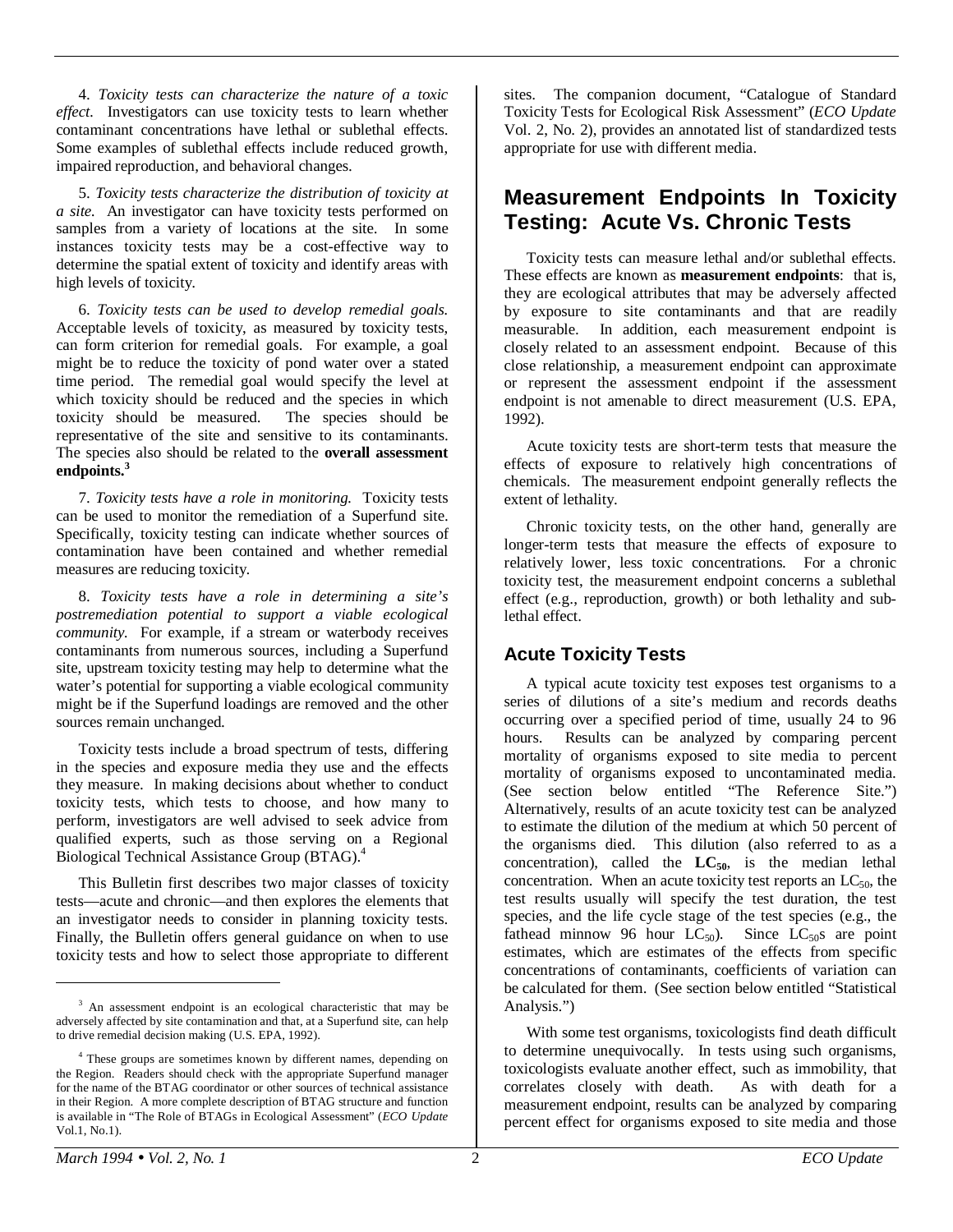exposed to uncontaminated media. Alternatively, data can be analyzed to estimate the dilution at which 50 percent of the organisms displayed the effect. This dilution (also referred to as a concentration), called the  $EC_{50}$ , is the median effective concentration. When an acute toxicity test reports an  $EC_{50}$ , the test results will specify the effect, the test duration, the test species, and the life cycle stage of the test species. Like the  $LC_{50}$ , the  $EC_{50}$  is a point estimate and a coefficient of variation can be calculated for it.

In still other approaches to evaluating results, the laboratory analyzes the data for **the Lowest Observed Effect Concentration (LOEC),** which is the highest dilution causing statistically significant toxic effects, or **the No Observed Effect Concentration (NOEC),** which is the lowest dilution at which no statistically significant toxic effects occurred.<sup>5</sup> Statistically determined using hypothesis testing, LOECs and NOECs are not point estimates and consequently coefficients of variation cannot be calculated for them.

*Acute toxicity tests are short-term tests that measure the effects of exposure to relatively high concentrations of chemicals.*

*Chronic toxicity tests generally are longer-term tests that measure the effects of exposure to relatively lower, less toxic concentrations.*

## **Chronic Toxicity Tests**

 A chronic toxicity test exposes test organisms to a series of dilutions of a site's medium and measures sub-lethal effects, and in some cases lethal effects as well. Sublethal effects may include growth reduction, reproductive impairment, nerve function impairment, lack of motility, behavioral changes, and the development of **terata**, which are structural abnormalities. Results can be analyzed in several

ways. One is simply by a direct comparison between percent effect occurring in organisms exposed to site media and those exposed to uncontaminated media. Other approaches to analysis determine the  $EC_{50}$  and the LOEC, or the NOEC.

# **Ecological Significance of Sublethal Effects**

 Although it would be an oversimplification to extrapolate from the outcome of chronic toxicity tests to ecological conditions at a Superfund site, site managers need to be aware that the sublethal effects that chronic toxicity tests measure in laboratories are ecologically significant effects when they occur in the environment. For example, reduced growth can lead to decreased production, smaller size, lower fecundity (eggs or young per female), increased susceptibility to predation, and other effects. Reproductive impairment can reduce the population size and also bring about changes in a population's age structure. Production of individuals with terata can adversely affect a population because these individuals have a lower growth rate, are generally unable to reproduce, and have an increased susceptibility to predation.

#### **A Comparison of Acute and Chronic Toxicity Tests with Respect to Time, Cost, and Resolution**

In general, acute and chronic toxicity tests differ in the amount of time required to perform them, their cost, and their resolution.

- Because chronic tests extend through either a life cycle or a critical developmental phase, they generally require more time to perform than acute tests with the same type of test organisms.
- Requiring more time to complete than acute tests, chronic tests also can require more funds. A chronic test also may require more resources and increased numbers of laboratory analyses, further increasing the cost of the test.
- Chronic tests have greater resolution than acute tests. For example, consider a chronic test that exposes invertebrates to site surface water and records the number of young they produce. In a highly toxic medium, the organisms will die. In a less toxic medium, they may survive, but their reproductive capacity may be impaired when compared with controls maintained in an uncontaminated medium.

# **Elements in a Toxicity Assessment**

The investigator needs to consider many elements when planning toxicity assessment: the objective, the reference site, the medium analyzed, the test organisms, the test methodology, the level of effort, the test site, and quality assurance/quality control (QA/QC) standards. By the choices that he or she makes, the investigator can tailor the toxicity

<sup>&</sup>lt;sup>5</sup> As used in the Bulletin, LOEC is synonymous with Lowest Observed Adverse Effect Concentration (LOAEC) and Lowest Observed Adverse Effect Level (LOAEL), and NOEC with No Observed Adverse Effect Concentration (NOAEC) and No Observed Adverse Effect Level (NOAEL).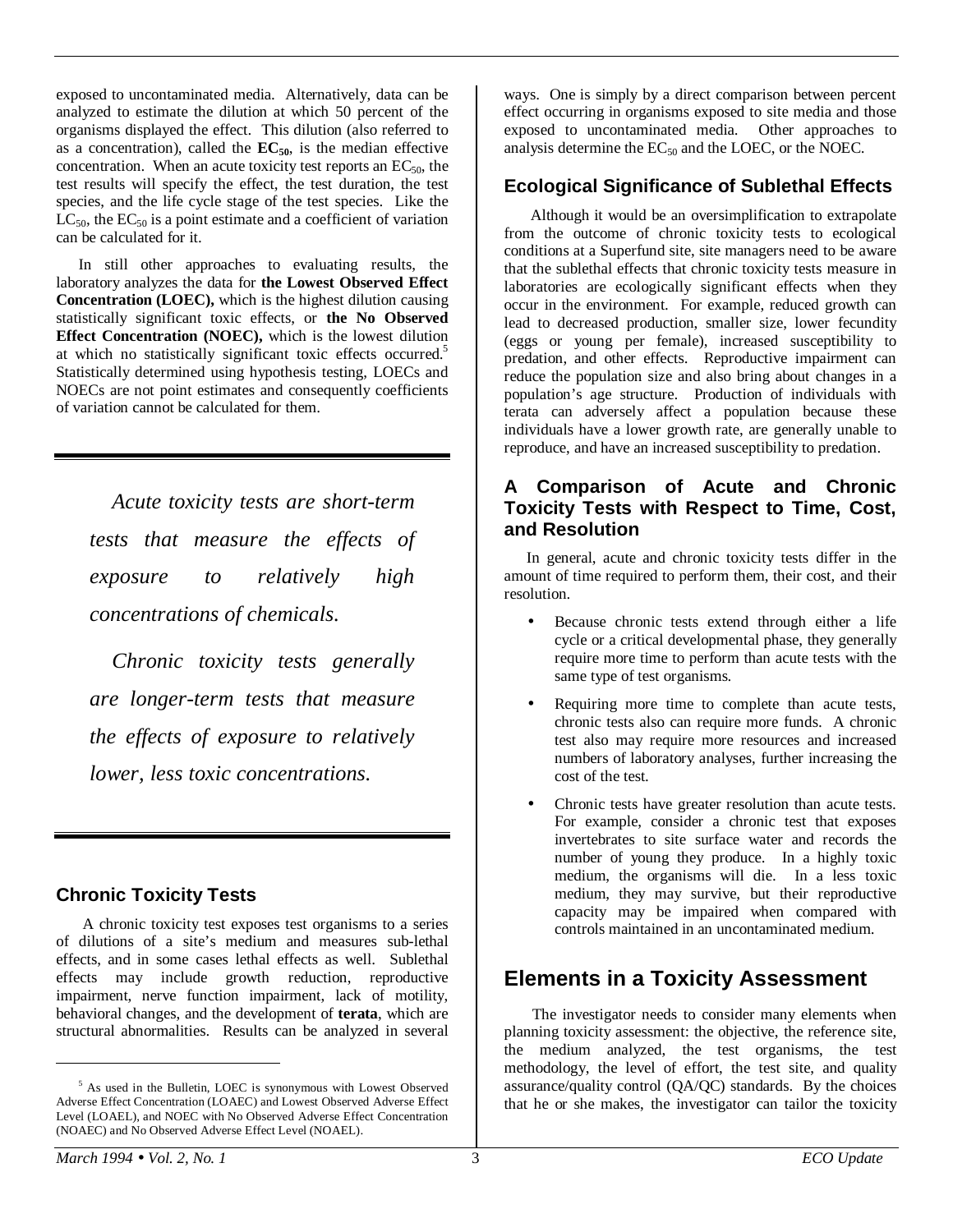assessment to meet the needs of the site and its stage in the Superfund process.

#### **The Objective**

As with any study, before planning a toxicity assessment the investigator needs to set clear objectives. In particular, the assessment's objectives need to include some that address the medium of concern, the characteristics of the contaminants of concern, and the potential ecological components.<sup>6</sup> For example, if the study asks whether soil on the site is toxic to macroinvertebrates, then the study will need to analyze bulk soil rather than an **elutriate**<sup>7</sup> and will need to use an appropriate test organism.

The objectives of a toxicity assessment should indicate the level of effort appropriate to the assessment. For example, determining whether a particular medium is toxic would generally require a low level of effort. Such a study might specify only two species of test organisms and undiluted medium collected from a limited number of sampling locations. If the objective of a toxicity assessment is to determine the appropriate range of dilutions for conducting further tests (if these prove necessary) at a highly contaminated site, a higher level of effort would be necessary. Such a study might specify using a series of tenfold dilutions of media collected form locations known to have high contaminant concentrations. A reasonably detailed characterization of a site's toxicity would imply a high level of effort. This type of study might include test organisms at different **trophic levels**<sup>8</sup> (such as alga, a macroinvertebrate, and a fish), several sampling locations (possibly based on a grid or selected from upstream and downstream areas), and several dilutions of medium.

## **The Reference Site**

When planning a toxicity assessment, an investigator selects a reference site that as closely as possible mirrors the characteristics of the site medium being analyzed but is unaffected by site contamination. Analyzing a sample from the reference site allows the investigator to measure background conditions. The investigator should try to locate the reference site as close as possible to the Superfund site so that the reference site will accurately reflect the site's conditions. Yet the reference site should lie at a great enough distance from the Superfund site to be unaffected by site contamination. Provided that pollutant loading from other sources does not occur upstream, an upstream location may provide an appropriate reference site for a Superfund site with contaminated surface water. Soil type and texture, vegetation, and slope are important considerations in selecting a reference site with the appropriate terrestrial characteristics.

#### **The Medium**

Toxicity tests vary as to the media they analyze. Aquatic tests evaluate freshwater, marine, or estuarine samples. A few tests are designed specifically to analyze bulk sediment samples, and a few are specific for bulk soil samples. Bulk sediment or soil tests specifically address toxicity in the test medium. Alternatively, laboratory technicians can prepare elutriates of sediment or soil samples and analyze the elutriates by means of aquatic tests. Toxicity tests using elutriates give information about the transfer of contaminants from sediment or soil to water. Such information is most valuable when predicting effects of runoff or leaching from soil or determining the advisability of remediating a site by dredging contaminated sediments.

A toxicity test also should include measurements of the appropriate physical and chemical parameters of the sample medium. For water, these parameters might include alkalinity, hardness, pH, temperature, dissolved oxygen, total dissolved solids, and total organic carbon. For a sediment sample, grain size, percent water, pH, total organic carbon, and/or other parameters may prove important to know.

*A toxicity test should include measurements of the appropriate physical and chemical parameters of the sample medium.*

In some cases the physical or chemical parameters of the test medium require adjustment in order to meet the conditions of a test protocol. Sediment or soil may require dewatering. Water samples may need to have their pH, hardness, or dissolved oxygen content adjusted. Such adjustments can change the solubility, bioavailability, or toxic properties of sample constituents and therefore should be avoided or minimized wherever possible. If the test medium requires adjustment, the investigator should allow a portion of it to remain unadjusted. This unadjusted portion is used in a parallel control that will indicate whether the adjustment contributes to, masks, or has no effect on toxicity. In cases where the test medium requires adjustment, the investigator should evaluate the **data quality objectives (DQOs)**<sup>9</sup> to

 $\overline{a}$ 

<sup>6</sup> An ecological component is an individual organism, a population, a community, a habitat, or an ecosystem that may suffer adverse effects as a result of site contamination.

 $<sup>7</sup>$  An elutriate (or eluate) is the solution obtained when water removes</sup> substances adsorbed to sediment particles

<sup>&</sup>lt;sup>8</sup> A trophic level is a stage in the flow of food from one population to another. For example, as primary producers (organisms that convert the energy from sunlight to chemical energy) plants occupy the first trophic level, and grazing organisms occupy the second trophic level.

<sup>&</sup>lt;sup>9</sup> Data quality objectives (DQOs) are statements that define the level of uncertainty that investigator is willing to accept in environmental data used to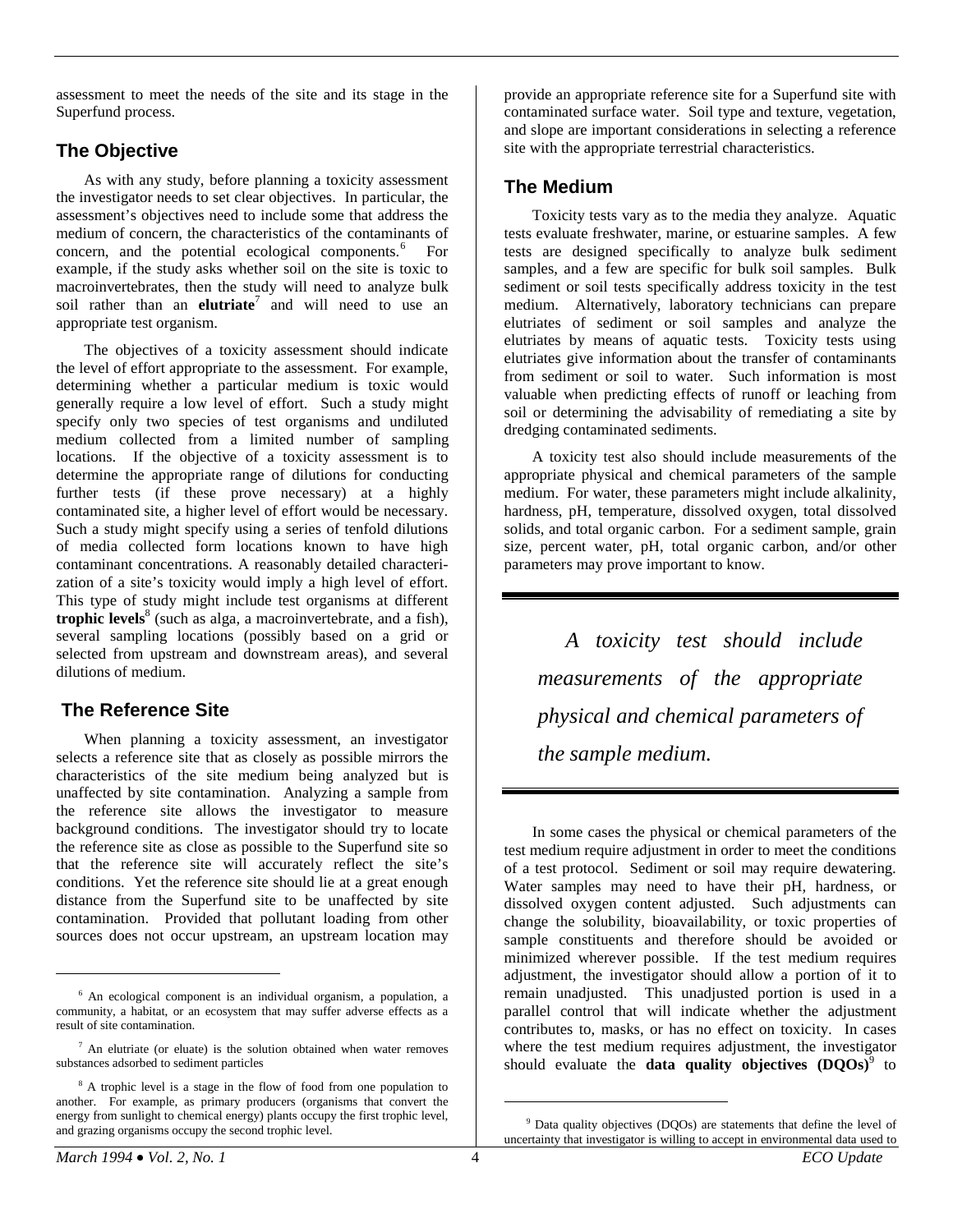determine whether the adjustments would interfere with the study's objectives.

 For many toxicity tests investigators must dilute sample media to determine  $LC_{50}$ s,  $EC_{50}$ s,  $LOECs$  or NOECs. Protocols for aquatic tests generally specify using specially treated laboratory water as a diluent, but natural water can be used as well. Diluting material for soils or sediments can consist of artificial soil prepared in the laboratory.

#### **Test Organisms**

Toxicologists have based their selection of test organisms on several factors: sensitivity to variety of substances, availability, representativeness of a variety of ecosystems, and ease of maintenance and culture under laboratory conditions. For aquatic tests, the frequently used test organisms are those employed for toxicity testing for National Pollutant Discharge Elimination System (NPDES) permits. Table 1 summarizes information about the organisms used in the standardized tests, while Figure 1 illustrates a few of these organisms.

When choosing from among the available standard test organisms, the investigator should select a species that is representative of resident organisms, sensitive to site contaminants, relevant to the overall assessment endpoints, and consistent with DQOs. In a toxicity test, the test organisms serve as surrogates for organisms present on the site. For instance, although fathead minnows *(Pimehales promelas*), a common test organism, may not occur on the site, they can serve as surrogates for other fish. Consequently an  $LC_{50}$  for fathead minnows can serve as a measurement endpoint for the assessment endpoint "survival of the minnow populations in a specific stream that flows through the site." In a broader context, fathead minnows might represent all warmwater fish on a site, since research has shown that organisms at the same taxonomic level (level of classification, such as genus or family) often respond similarly to a contaminant (Baker, 1989). When selecting test organisms, the investigator should keep the study's DQOs in mind. If the investigator's selection is not consistent with the DQOs, the applicability of the test data to the site is questionable.

Although the existence of well-established protocols and considerable historical data makes the standard test organisms useful, in some cases investigators find that none of the standard organisms is representative of a site's ecosystem. If this situation occurs, the investigator must account for this lack of representativeness when interpreting test results. Alternatively, the investigator may decide to use a "nonstandard" or alternative species instead of the one specified in the test protocol. The alternative species might better represent resident organisms, show greater sensitivity to the site's contaminants, or be more consistent with the study's DOOs. State resource agencies can readily provide State resource agencies can readily provide information on resident species. Using resident species as an alternative species has the potential of providing direct information about the toxic effects to site species. Several criteria must be specified for the use of alternative test species, including the source for the test organism, the age range suitable for the test, a means for eliminating variability in the organism's condition, and conditions suitable for the test. In addition, if the organism must be collected rather than purchased the investigator will have to establish standards for ensuring accurate identification and also should meet all local, state, and federal requirements concerning the collection of organisms.

*When choosing form among the available standard test organisms, the investigator should select a species that is representative of resident organisms, sensitive to site contaminants, relevant to the overall assessment endpoints, and consistent with DQOs.*

Generally, using alternative species increases the cost of conducting toxicity tests, especially when the investigator needs to determine optimal conditions for conducting the test. However, the investigator, in consultation with the BTAG, may decide that the added usefulness of the results justifies the extra expense. In such a case, the investigator may be able to reduce the added expense by employing a laboratory experienced in the use of the species selected for the study.

#### **Test Method**

Standard toxicity tests can employ a variety of methods for collecting samples and for exposing test organisms to media. Designing a toxicity assessment for a site requires the investigator to select the most appropriate methods for studying the issues for that site.

Field biologists can collect media samples for testing either by the grab or the composite method. As the name implies, a grab sample is a single sample, usually entailing little time and minimal equipment to collect. When the investigator expects the site's contaminant picture to change little over time, a single grab sample per location may adequately represent contamination. A composite sample, on the other hand, is a mixed sample, which may be collected at a

support a remedial decision. DQOs address the purpose and use data, the resource constraints on data collection, and any calculations based on the data.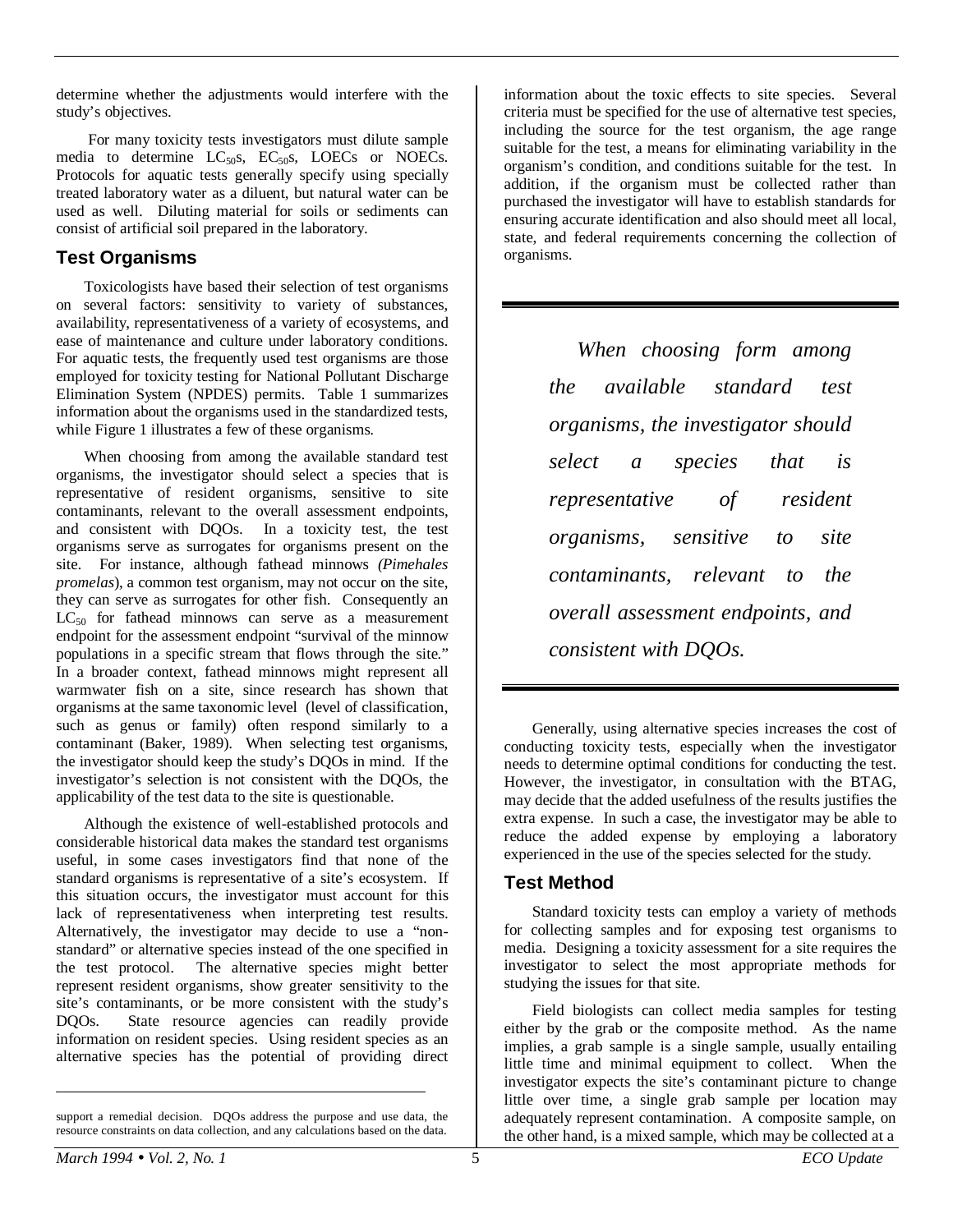| Medium            | <b>Test Organisms</b>                                  | Test Temp (°C) | <b>Life Stage</b>                         |  |
|-------------------|--------------------------------------------------------|----------------|-------------------------------------------|--|
|                   | <b>VERTEBRATES</b>                                     |                |                                           |  |
|                   | <b>Brook trout (Salvelinus fontinalis)</b>             | 12             | 30-60 days                                |  |
| $\mathbf{F}$      | Rainbow trout (Oncorhynchus mykiss)                    | 12             | 15-30 days                                |  |
| $\bf{R}$          | Fathead minnow (Pimephales promelas)                   | $20 - 25$      | $1-14$ days                               |  |
| E                 | <b>INVERTEBRATES</b>                                   |                |                                           |  |
| S                 | Amphipod (Hyalella)                                    | 20 or 25       | 7-14 days                                 |  |
| W                 | Waterflea (Daphnia magna, Daphnia pulex, Ceriodaphnia) | 20 or 25       | 1-24 hours                                |  |
| $\mathbf{A}$      | Mayfly (Hexagenia limbata, Hexagenia bilineata)        | 17, 20-22      | Young nymph                               |  |
| т                 | Midge (Chironomus)                                     | 20 or 25       | <b>First to second instar</b>             |  |
| E                 | <b>ALGA</b>                                            |                |                                           |  |
| $\mathbf R$       | Selenastrum capricornutum                              | 25             | 4-7 day stock culture                     |  |
|                   | <b>VERTEBRATES</b>                                     |                |                                           |  |
| <b>MARINE</b>     | Sheepshead minnow (Cyprinodon variegatus)              | 20 or 25       | $1-14$ days                               |  |
|                   | Silverside (Menidia species)                           | 20 or 25       | 9-14 days                                 |  |
| and               | <b>INVERTEBRATES</b>                                   |                |                                           |  |
| <b>ESTUARINE</b>  | Sea urchin (Arbacia punctulata)                        | 20             | $<$ 1 hour old                            |  |
|                   | Mysid shrimp (Mysidopsis)                              | 20             | $1-5$ days                                |  |
| <b>WATERS</b>     | $\mathbf{ALGA}$                                        |                |                                           |  |
|                   | Champia parvula                                        | 23             | <b>Sexually mature</b>                    |  |
| <b>FRESHWATER</b> | Amphipod (Hyalella azteca)                             | $20 - 25$      | 7-14 days                                 |  |
| <b>SEDIMENT</b>   | Midge (Chironomus tentans and Chironomus riparius)     | 20 or 25       | First to second instar                    |  |
|                   | Amphipod (Rhepoxynius abronius)                        | 15             | Mature 3-5 mm, mixed sex                  |  |
| <b>MARINE</b>     | Amphipod (Eohaustorius estuarius)                      | 15             | Mature 3-5 mm, mixed sex                  |  |
| <b>SEDIMENT</b>   | Amphipod (Ampelisca abdita)                            | 20             | Immature or mature females only           |  |
|                   | Amphipod (Grandidier lla japonica)                     | $15-19$        | Immature 3-6 mm, no females w/<br>embrvos |  |
|                   | Earthworm (Eisenia foetida)                            | 22             | 300-600 mg adult                          |  |
| <b>SOIL</b>       | Lettuce (Latuca sativa)                                | 24             | <b>Seed</b>                               |  |

#### **Table 1. Plant and Animal Species Used in Standard Toxicity Tests\***

\*compiled from ASTM, 1992c; Green et al, 1989; US Army Corps of Engineers, 1993; Weber et al, 1988; Weber et al, 1989; Weber et al, 1991.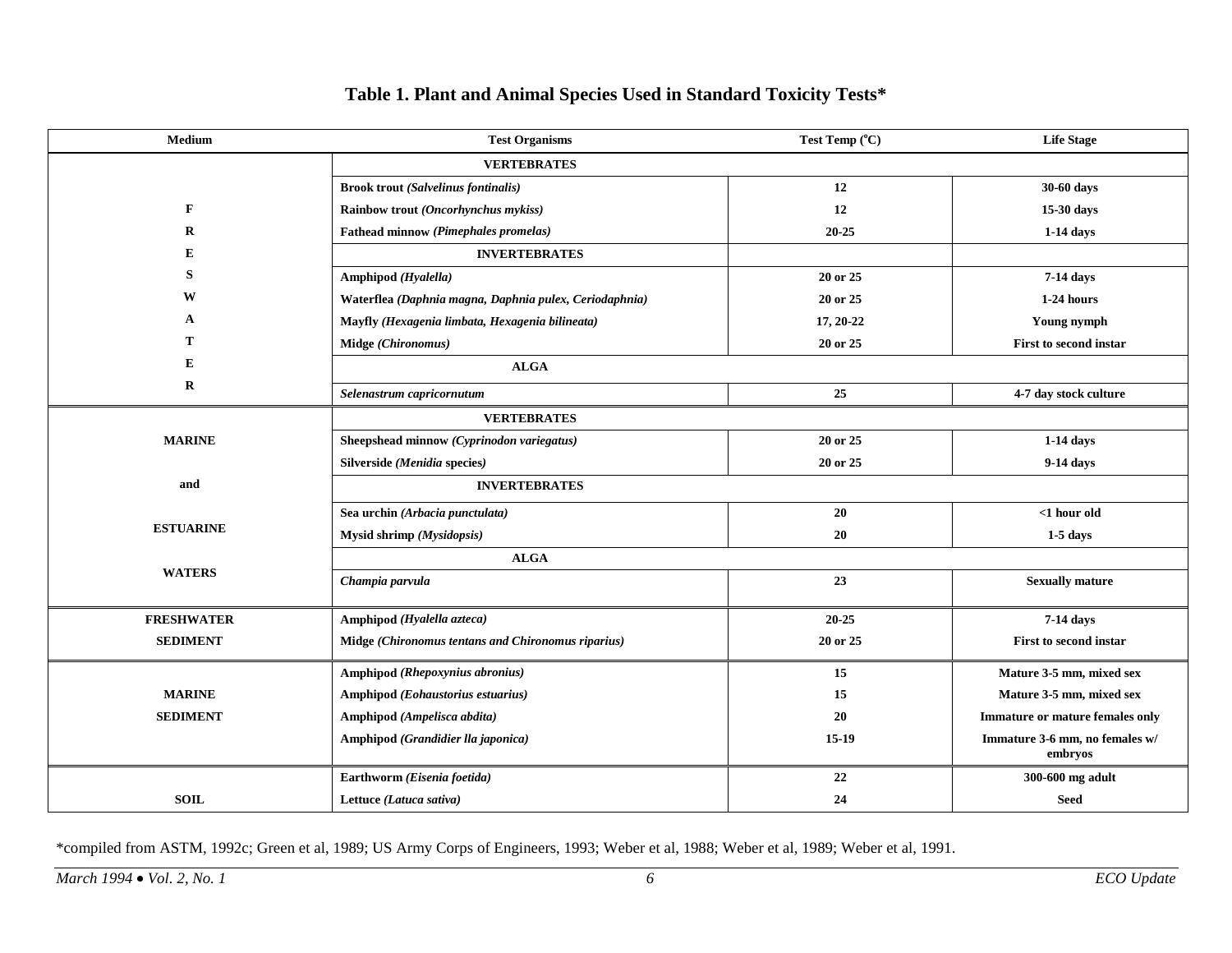Figure 1. **Test Organisms Commonly Used in Toxicity Tests** The organisms shown in these figures are the adult life stages of the test organisms, not necessarily those life stages used in toxicity tests.



Fathead minnow (Pimephales promelas) 50 mm.



Waterflea (Daphnia) up to 3.5 mm for Daphnia pulex



Mysid shrimp (Mysidopsis) 4.4 to 9.4 mm for Mysidopsis bahia



Purple sea urchin (Stronglyocentrotus purpuratus)  $6$  to 12 cm



Macroalga (Champia) Actual size of branch tip 25 mm.



Marine amphipods Species used in toxicity tests usually 3-6 mm.

Reproduced by courtesy of Aquatic Research Organisms, P.O. Box 1271, Hampton, NH 03842.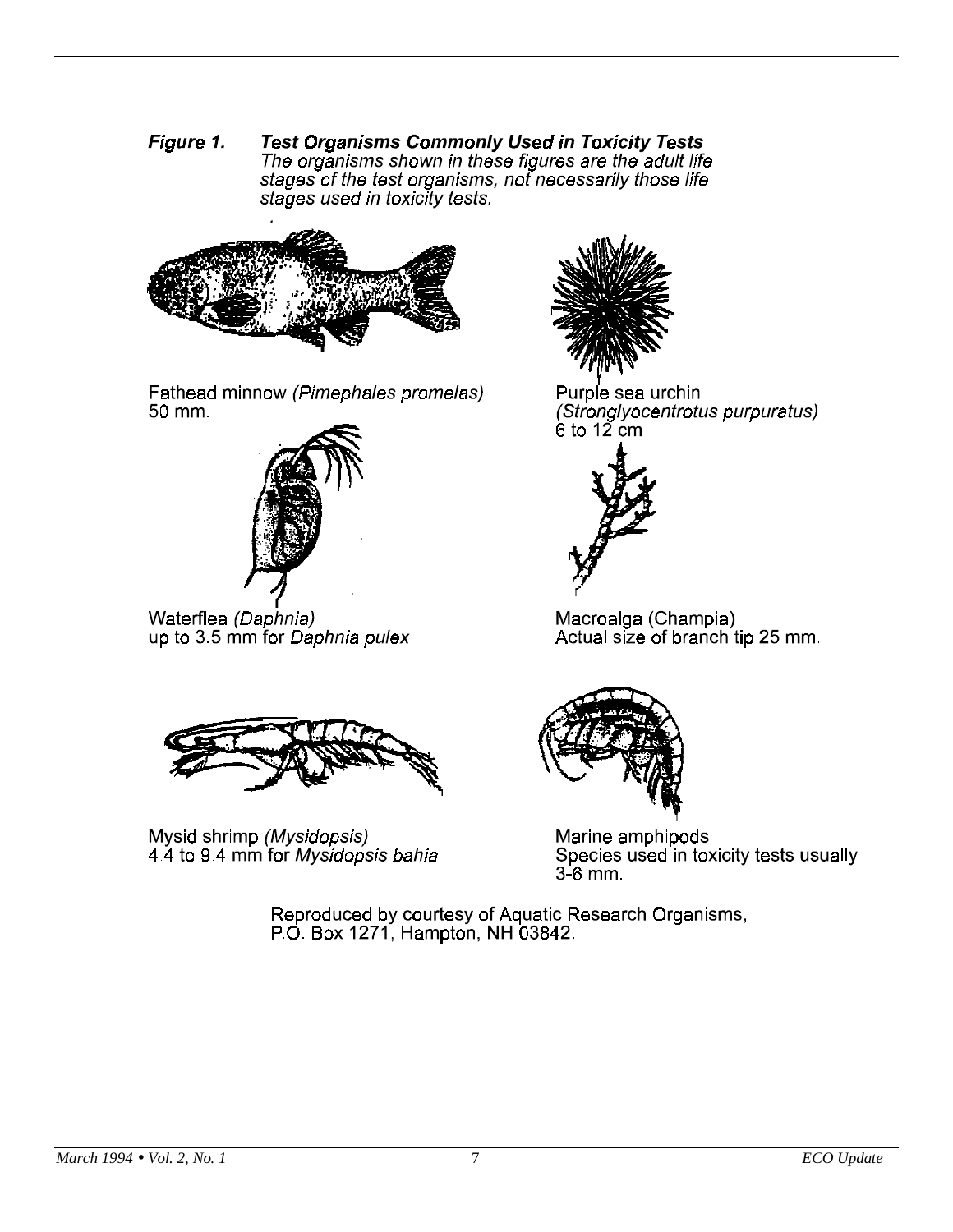single location over a specified period of time or at multiple locations at one time. When sampling a stream with a highly variable flow rate, the investigator can specify the collection of a flow weighted composite sample. The BTAG can advise the investigator as to the preferred collection method for a particular site.

Toxicity tests analyzing water or elutriates of soil or sediment can expose test organisms using the same sample medium throughout the test or arranging for limited replacement of medium. Those using the same sample medium throughout are called **static tests**, while **staticrenewal tests** are those that replace all or part of the sample medium at specified times during the test. Since this approach requires little space, manpower, and equipment, static tests are comparatively simple and inexpensive to perform. In addition, static tests require only small sample volumes of one to twenty liters.

On the other hand, static tests, particularly those without renewal of media, do have certain limitations. Over the course of a non-renewal test, test organisms can deplete the dissolved oxygen in the sample and suffer adverse effects unrelated to toxicity. Alternatively, contaminants can break down, volatilize, or adhere to the walls of the container. As a result, the test might not accurately reflect the medium's toxicity. Finally, as organisms metabolize they release substances, such as carbon dioxide and wastes, called metabolites. As these metabolites accumulate, they can prove toxic to the test organisms. Alternatively, they may interact with contaminants and alter the medium's apparent toxicity. The static-renewal design overcomes to a certain extent the disadvantages of the non-renewal design.

In place of the static design, aquatic toxicity tests may use a flow-through method, continuously pumping fresh sample medium through test chambers. With this method, dissolved oxygen remains relatively high and metabolites are flushed away. The flow-through approach also has the advantage of minimizing loss of toxics to degradation, adsorption, and volatilization. When conducted on-site, flow-through tests can provide information about fluctuations in toxicity.

Disadvantages of the flow-through method include its expense and inconvenience. This approach uses complex equipment that requires more maintenance than the equipment used for static tests. Large volumes of sample and diluent are needed for flow-through tests. As a result, these tests are more expensive than equivalent static tests.

## **Level of Effort**

 The quantity and nature of information provided by toxicity tests vary considerably with the level of effort mandated by the study's objective. One factor determining the level of effort is the number of species used as test organisms. When the investigator selects a test species that is quite sensitive to the site's contaminants relative to other types of organisms in the community, then a single-species test can suggest the community's maximum susceptibility to the site's contaminants. At a higher level of effort, employing more than one test species may indicate whether single-species tests

have underestimated or overestimated the site's toxicity. However, when evaluating water, toxicity tests should always include at least two species, a fish and an invertebrate, unless the site has only one contaminant and either fish or invertebrates are known to be insensitive to that contaminant.

The level of effort also varies with the range of media concentrations analyzed and the duration of the tests.

- **Screening tests**, which may be either acute or chronic tests, evaluate only the undiluted sample. Positive values on screening tests may indicate the need to proceed to definitive tests.
- **Range Finding tests** are abbreviated static acute tests that expose test organisms to a broad range of media dilutions for 8 to 20 hours. Such tests identify the dilutions to use for definitive tests.
- **Definitive tests** provide a dose-response curve and reduced variability. Both acute and chronic tests can be conducted as definitive tests. Investigators can use these three types of tests to translate "level of effort" objectives into appropriate toxicity assessments.

## **Test Site: Laboratory or in situ**

 In general, toxicity tests are conducted by collecting samples from a site and sending them to a laboratory for testing. Laboratory tests offer the advantage of standardized protocols. In addition, laboratories experienced in performing these tests are generally available.

 Alternatively, toxicity tests can occur *in situ*, which means "in place." That is, the investigator exposes test organisms to soil or water on the site. *In situ* tests give organisms continuous exposure to the site media under actual environmental conditions such as temperature, stream flow, and light.10 Consequently, data from *in situ* tests provide a more realistic assessment of toxicity than do data from laboratory tests. *In situ* tests also provide a more direct means of comparing toxicity data with estimates of exposure derived from field data. Ultimately, such comparisons help to characterize the site's ecological risk.

 On the other hand, *in situ* tests have certain disadvantages. In particular, the investigator lacks control over the conditions under which an *in situ* test occurs. For example, temperature may vary considerably over the course of an *in situ* test, whereas in the laboratory temperature would be carefully regulated. When interpreting data from *in situ* tests, the investigator should consider how the varying conditions of the test could affect results. Another issue associated with *in situ* tests concerns logistics, which can prove difficult in adverse weather conditions.

 At the present time, *in* situ tests generally consist of standard laboratory tests adapted for on-site use. Some

<sup>&</sup>lt;sup>10</sup> *In situ* tests should not be confused with tests performed in a mobile laboratory brought to the site. A mobile laboratory performs toxicity tests under standard laboratory conditions, not site conditions.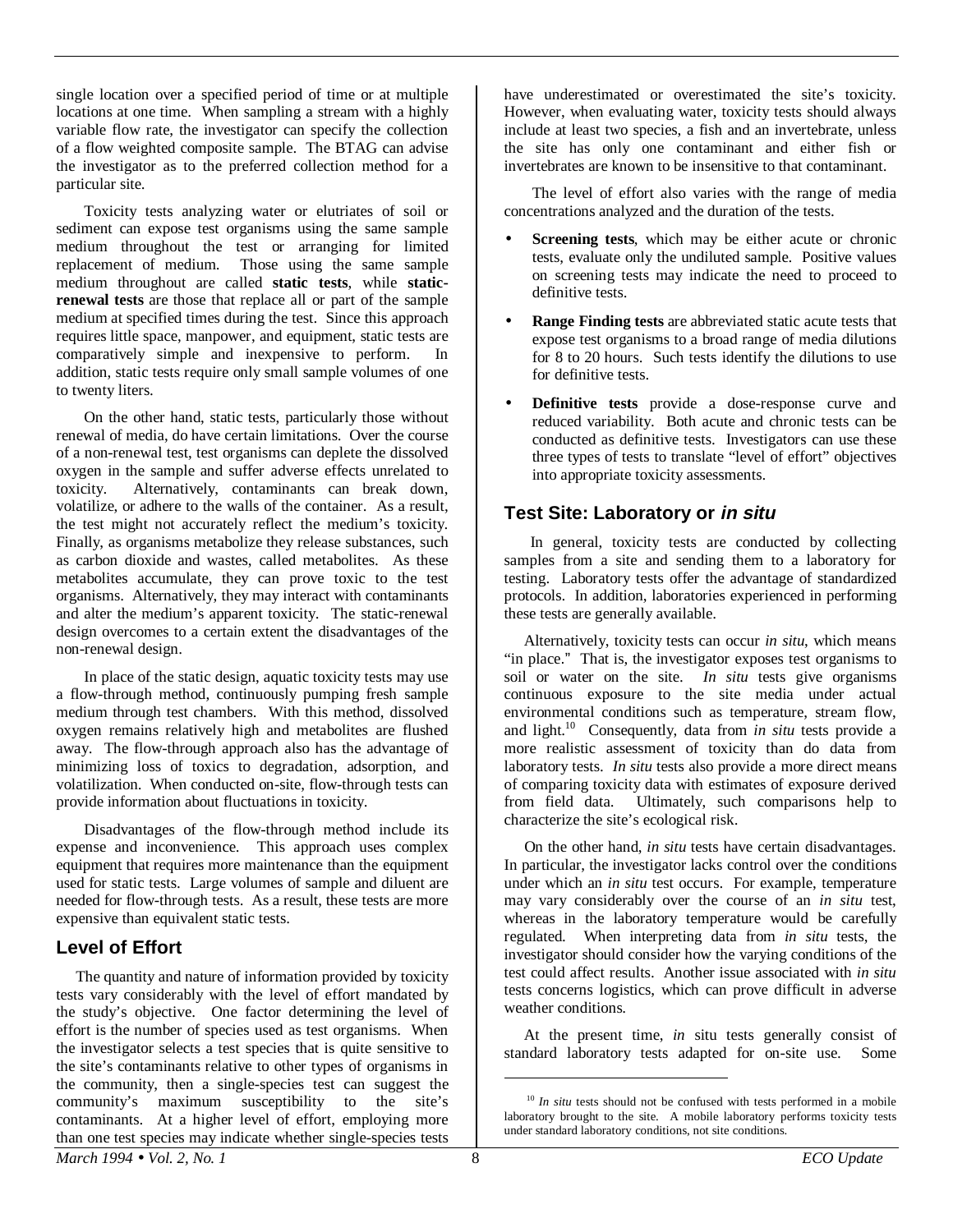commonly used tests employ earthworms or lettuce seeds as standard test organisms for soil toxicity tests. For *in situ* aquatic toxicity tests, fish, clams, and oysters are often used. Tests may instead use alternative or resident species. In practical terms, to conduct *in situ* tests, test vegetation is maintained in plots and test animals are held in containers on site. The earthworm test, in particular, has been successfully adapted for *in situ* use. In fact, some field biologists routinely perform this test *in situ* rather than having personnel conduct it as a laboratory test.

## **Statistical Analysis**

 The statistical analysis of toxicity test results depends upon the measurement endpoint. As mentioned earlier,  $LC_{50}$  and  $EC<sub>50</sub>$ s are point estimates; that is, they are estimates of effects from specific dilutions of contaminants. To calculate point estimates, test data are analyzed using regression models that assume the less dilute the sample, the greater will be the effects. Coefficients of variation can be calculated for point estimates.

 LOECs and NOECs compare results at test dilutions with controls to determine whether the results are significantly different. LOECs and NOECs are calculated by means of a statistical method called hypothesis testing. Coefficients of variation cannot be calculated for values determined using hypothesis testing. Note too that the values obtained for LOECs and NOECs can vary considerably depending on the specific series of dilutions used in the test.

 For detailed information concerning statistical analysis of toxicity test data, investigators can consult Weber et al. (1988, 1989, 1991).

#### **Quality Assurance/Quality Control (QA/QC) Standards**

 The investigator must specify standards for quality assurance and quality control (QA/QC) to ensure that toxicity tests produce reliable results. QA/QC standards describe appropriate sample handling and collection. Such matters as the container type, storage temperature, and maximum permissible storage time affect the reliability of data. For example, elapsed time and exposure to air can alter sample properties or result in the loss of volatile chemicals. Generally, aquatic samples should be stored at 4°C until used. Although holding time limitations for sediments vary with individual sediment properties and contaminant characteristics, the American Society for Testing and Materials (ASTM) recommends storing sediments at  $4^{\circ}$ C and using them within two weeks of collection.

Test parameters should specify which controls to perform and what values to accept for controls. For example, in an acute toxicity test with *Daphnia pulex*, a control consists of test organisms exposed to dilution water only. For test results to be considered valid, at least 90% of the animals in the control must survive the test.

 Finally, QA/QC measures need to ensure that the data collected can support the appropriate statistical analysis.

The BTAG can advise the investigator as to whether the proposed QA/QC standards are adequate.

# **General Guidelines for Choosing Toxicity Tests**

In an ecological risk assessment of a Superfund site, the investigator must decide whether toxicity testing will contribute to the assessment and, if so, which and how many tests to perform. The great differences among Superfund sites—differences in size, terrain, and contaminant profile, to name a few—make a rigidly standardized approach to toxicity studies unworkable. However, a few widely accepted general guidelines do exist:

- *Do not perform toxicity studies at a site where the contaminants of concern do not cause effects measured by toxicity tests.* For example, polychlorinated biphenyls (PCBs) bring about reproductive effects that many toxicity tests do not detect. The investigator should consult the BTAG to find out whether toxicity tests can detect the type of effects caused by the site's contaminants.
- *At a site where several substances have contaminated surface water, aquatic toxicity testing generally should include both a fish and an invertebrate species.* At some sites, it may prove advisable to include additional test organisms, as well.
- *Select test organisms that are sensitive to the site contaminants.* For example, among standard freshwater test organisms, water fleas of the genus *Ceriodaphnia* and the embryos and larvae of fathead minnows are sensitive to a broad spectrum of contaminants. Of the two species of midges used to conduct standard tests of freshwater sediments, *Chironomus riparius* is the choice when metals are the contaminants of concern. When conducting initial tests of saltwater species, it is usually appropriate to use a grass shrimp, penaeid shrimp, or mysid, because these invertebrates often are more sensitive than fish. As a final example, algae should be used for initial tests when herbicides and materials with suspected phytotoxicity are detected in fresh or salt water.

These are only a few examples of how test organisms differ in their sensitivity to contaminants. Again, investigators will want to consult the BTAG for assistance in selecting appropriate test organisms.

• *When testing water, select a test organism that can tolerate the water's condition.* For example, some organisms, such as the waterflea *Ceriodaphnia*, are extremely sensitive to water hardness. Also, certain inland waters have high enough salinity to make the use of freshwater test organisms inadvisable.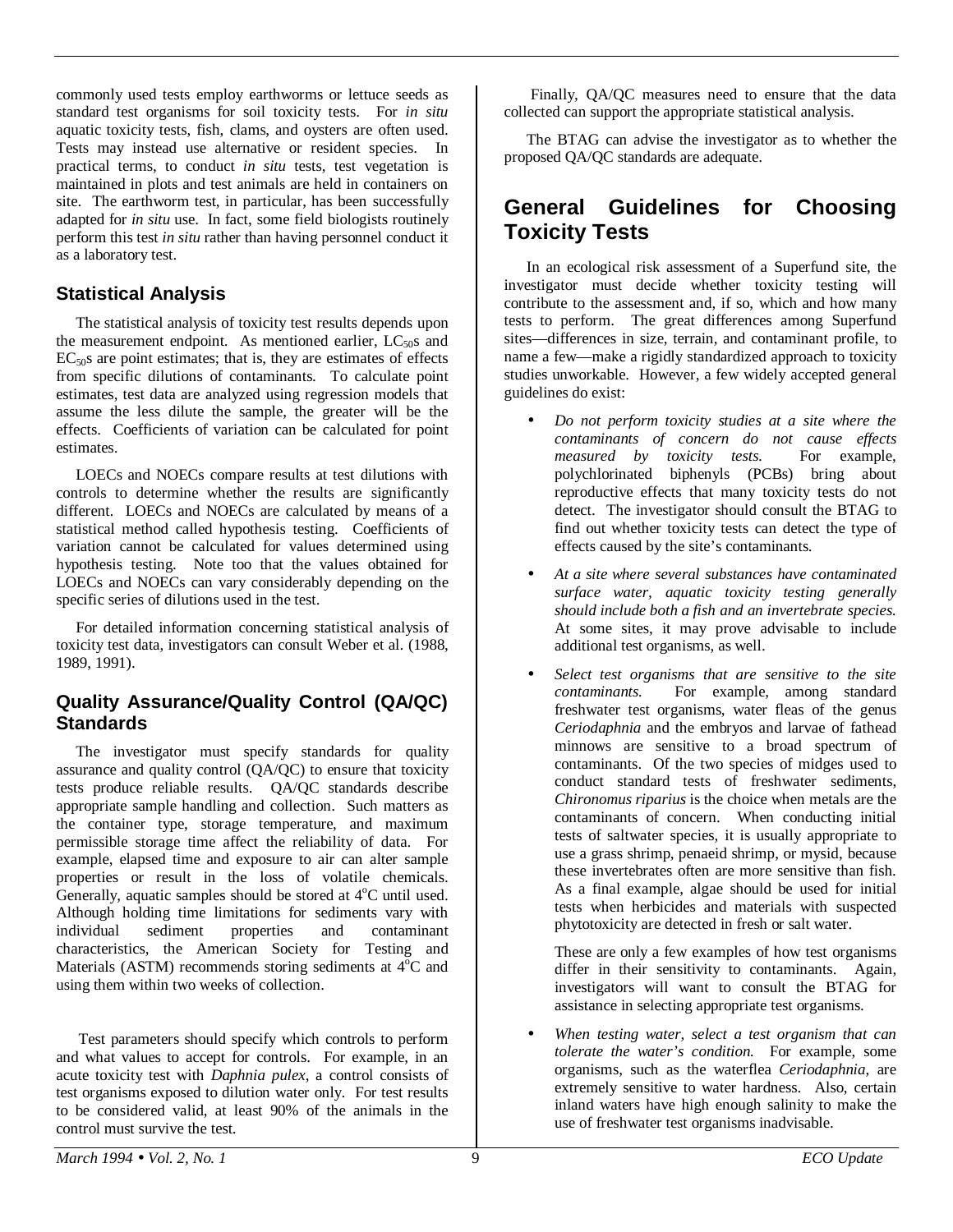To extend the limited guidelines offered above, several EPA scientists were interviewed to learn how they design toxicity assessments. Each scientist offered a somewhat different outline and set of priorities. These differences reflect differences in site characteristics and geography, such as degree of urbanization and amount of rainfall. In spite of the great variety in hazardous waste sites, three general designs for toxicity assessments emerged from these interviews. The following section presents the designs. Where a design refers to specific toxicity tests, these are described in the companion Bulletin, "Catalogue of Standard Toxicity Tests for Ecological Risk Assessment" (*ECO Update* Vol. 2, No. 2).

## **Design 1**

Design 1 is based on the premise that designing a meaningful toxicity assessment requires considering a contaminant's mode of action, the level of site contamination, the sensitivity of the test type (acute or chronic), and the sensitivity of the test organism. In particular, sites are first reviewed to determine whether contaminants are expected to cause effects detectable by toxicity tests that meet the stated<br>DOOs for that site. The investigator then matches The investigator then matches contaminant levels with test type. For example, in a heavily industrialized site with high levels of contaminants, many of the samples in a chronic test may give highly positive results. Consequently, the study would provide little information about differences in toxicity at various locations on the site. At such a site acute tests might distinguish the varying toxicity of different locations, thereby identifying the more highly impacted areas and helping to establish priorities for remedial decisions.

Similar concerns are addressed when choosing test organisms: too sensitive a test organism can give negative results that are misleading. Also, Design 1 uses screening tests sparingly because these tests may suffer from overinterpretation of results.

# **Design 2**

Design 2 focuses on planning toxicity assessments for sites where chemical data do not clearly indicate whether the site contaminants represent an ecological problem requiring further action. The premise is that sites with intermediate levels of contamination will most likely require toxicity testing. Where little contamination has occurred, the chemical data will generally indicate that the site is not an ecological problem and requires no further ecological risk assessment. A heavily contaminated site will almost certainly require further action.

With this design, the investigator decides on ecological components and endpoints as early as possible, making use of all the information available about the site and its contaminant history. The ecological components and endpoints then serve to guide choices of both toxicity tests and field studies.

If the chemical data indicate the need for toxicity tests, as reflected by the literature, the investigator next decides which media to test. Contamination may have migrated from the initial contaminated medium into other site-associated media. Toxicity test selection occurs next, with the choice between acute and chronic tests depending on the objectives. In the long run, gauging toxicity based on the sub-lethal effects measured by chronic tests proves more protective. In addition, chronic tests are considered more appropriate if the organism spends most of its time on-site. Conversely, acute tests better mimic conditions for organisms that spend a limited amount of time on-site, such as migratory animals or those with a large home range. Acute tests also prove useful when the investigator has concerns about significant differences in toxicity at different locations on the site. If initial tests show no toxic "hot spots," then further testing may not be necessary.

Design 2 puts toxicity testing in perspective by viewing the ecological risk assessment of a Superfund site as a triad consisting of chemical testing, toxicity testing, and field study:

- x Chemical testing indicates the presence of contamination.
- x Toxicity tests then explore whether biological effects are possible.
- $\overline{a}$  Field studies investigate whether actual harm occurred at the site.

 At a highly contaminated site, each leg of the triad will most likely give evidence of impact. At many sites, however, results are not clear-cut. For example, toxicity results might not correlate well with chemical data. Alternatively, field studies might not demonstrate adverse ecological effects. Such sites require careful professional judgement to make a decision regarding ecological effects and the need for remediation.

# **Design 3**

Design 3 begins with a site reconnaissance visit, followed by a "desktop assessment" to determine whether a site requires an ecological risk assessment. The desktop assessment considers the site's background from scoping and also its contaminants, their environmental concentrations, their physical and chemical properties, and the nature of the surrounding area. A site located in an urban industrial area, for example, may not require an ecological risk assessment: the site itself may have no ecological components of concern, and the contaminants may not have a means of migrating to areas having potential ecological components. On the other hand, the existence of a conduit—a stream, a drainage ditch, ground-water gradient, or land grade—that could carry contaminants from the site to surface water, wetlands, or terrestrial habitats would indicate the need for an ecological risk assessment. In this design, toxicity studies are viewed as useful tools and an effective use of Superfund resources at sites requiring ecological risk assessments.

Selection of sampling locations is one of the first tasks undertaken when designing a toxicity study using this design. Especially at large sites, the investigator avoids random sampling, which would generate an unmanageably large number of samples to analyze. Instead, site terrain and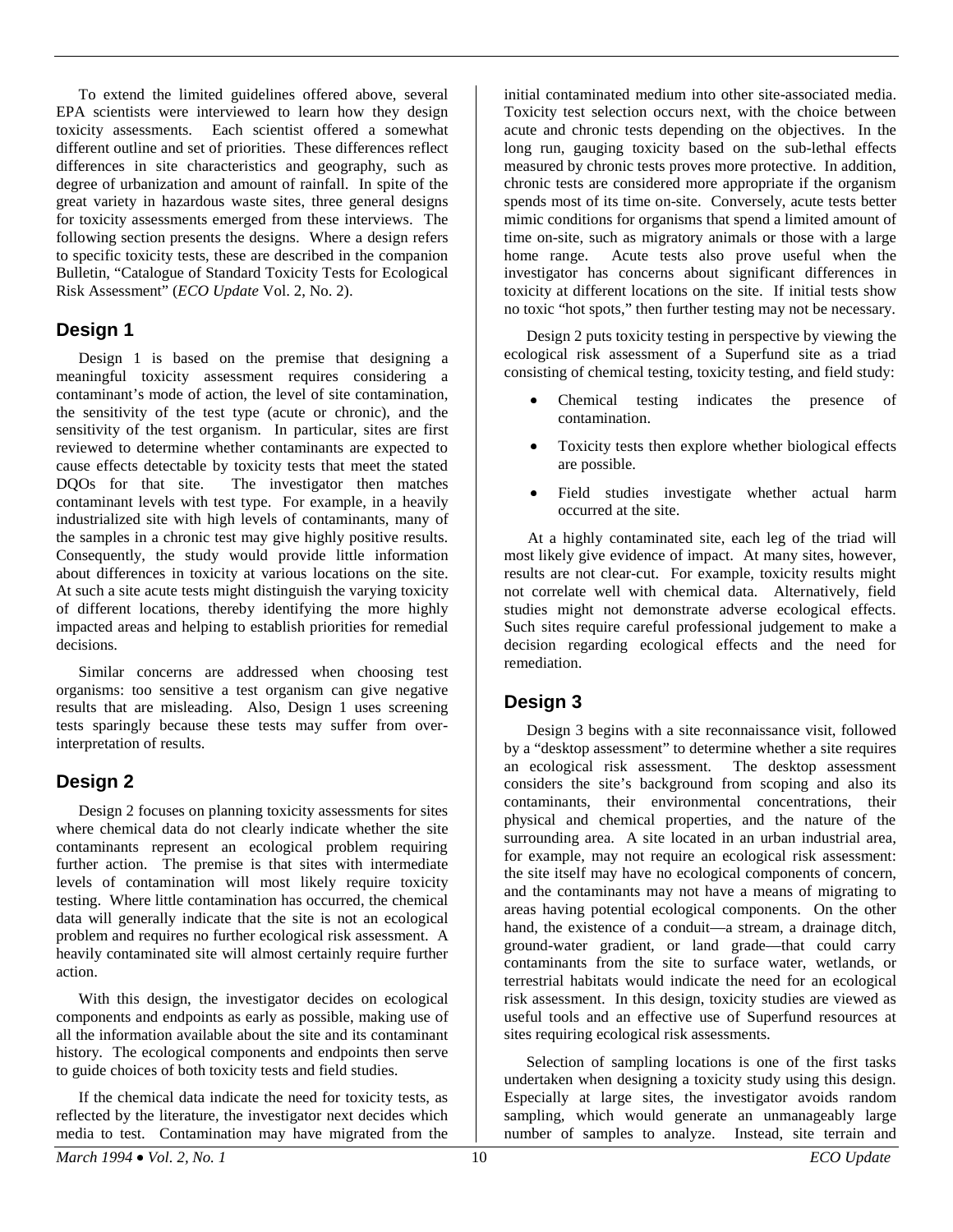contaminant history are carefully studied in order to place sampling points in areas that will extend the knowledge of the site. As a general rule, at a site with contaminated surface water, the sampling plan should specify sufficient samples to characterize fully the potential ecological effects.

When testing samples of surface water, the investigator selects an initial battery of screening tests from among the standardized acute tests used in the NPDES permitting program. These initial tests usually include organisms at three trophic levels (e.g., an alga, an invertebrate, and a fish). If screening level tests show that surface water is toxic, further tests include surface water dilutions and additional test species to characterize the site's toxicity more fully.

This design favors performing initial soil or sediment evaluations at the screening level using either bulk samples, laboratory-prepared elutriates, or **pore water**, the water located between particles and obtained by either centrifugation of filtration. Like surface water samples, elutriates and pore water samples are analyzed using screening level NPDES aquatic tests. If these tests give positive results, the investigator reviews the chemical data and contaminant history for the site before making the serious commitment of resources that testing of bulk soil or sediment entails.

# **Conclusion**

The differences in these designs largely reflect the fact that an ecological risk assessment of a Superfund site needs to address the site's characteristics and contaminant history. As scientists gain more experience in conducting toxicity assessments, the several designs existing today may evolve toward a common blueprint that will readily accommodate site differences. In addition to reflecting site differences, the designs also reflect strategic differences in the deployment of resources, time, and personnel. Despite these differences, however, the designs have the same end: to assess the toxicity of contaminated media from Superfund sites.

To learn about other designs for toxicity assessments, investigators may wish to consult the scientists in the EPA Environmental Services Division (ESD) in their Region. In making decisions about toxicity testing at a specific site, an investigator should consult with the Regional BTAG. The BTAG will be able to tell the investigator whether the Region has a standard design for toxicity assessments. If the Region does not, the BTAG can advise the investigator whether one of the above designs, one offered by the ESD, or a modification of any of these will further the ecological risk assessment of a particular site. Alternatively, the BTAG may suggest another design that is better suited to a particular site.

# **References**

American Society for Testing and Materials (ASTM). 1992a. *Annual Book of ASTM Standards: Water and Environmental Technology*, Vol. 11.04. American Society for Testing and Materials, Philadelphia, PA.

- American Society for Testing and Materials (ASTM). 1992b. *Standard Guide for Conducting Sediment Toxicity Tests with Freshwater Invertebrates.* American Society for Testing and Materials, Philadelphia, PA.
- American Society for Testing and Materials (ASTM). 1992c. *Standard Guide for Conducting 10-day Static Sediment Toxicity Tests with Marine and Estuarine Amphipods.* American Society for Testing and Materials, Philadelphia, PA.
- Baker, J.P. 1989. "Assessment Strategies and Approaches" in Warren-Hicks, W., B.R. Parkhurst, and S.S. Baker Jr., eds. *Ecological Assessment of Hazardous Waste Sites: A Field and Laboratory Reference*. EPA/600/3-89/013. Environmental Research Laboratory, Office of Research and Development, U.S. Environmental Protection Agency, Corvallis, OR.
- Bitton, G., B.J. Dutka, and C.W. Hendricks. 1989. "Microbial Toxicity Tests" in Warren-Hicks, W., B.R. Parkhurst, and S.S. Baker Jr., eds. *Ecological Assessment of Hazardous Waste Sites: A Field and Laboratory Reference.* EPA/600/3-89/013. Environmental Research Laboratory, Office of Research and Development, U.S. Environmental Protection Agency, Corvallis, OR.
- Greene, J.C., C.L. Bartels, W.J. Warren-Hicks, B.R. Parkhurst, G.L. Linder, S.A. Peterson, and W.E. Miller. 1989. *Protocols for Short-term Toxicity Screening of Hazardous Waste Sites.* EPA/600/3-88/029. Environmental Research Laboratory, Office of Research and Development, U.S. Environmental Protection Agency, Corvallis, OR.
- Linder, G. et al. 1992. *Evaluation of Terrestrial Indicators for Use in Ecological Assessments at Hazardous Waste Sites.* EPA/600/R-92/183. Environmental Research Laboratory, Office of Research and Development, U.S. Environmental Protection Agency, Corvallis, OR.
- U.S. Army Corps of Engineers. 1993. *Evaluation of Dredged Material Proposed for Discharge in Inland and Near Coastal Waters—Testing Manual (Draft).* Office of Water, Washington, DC.
- U.S. Environmental Protection Agency. 1992. *Framework for Ecological Risk Assessment.* EPA/630/R-92/001. Risk Assessment Forum, Washington, DC.
- Weber, C.I. 1991. *Methods for Measuring the Acute Toxicity of Effluents and Receiving Waters to Freshwater and Marine Organisms.*  $4^{\text{th}}$  edition. EPA/600/4-90/027. Environmental Monitoring Systems Laboratory, Office of Research and Development, U.S. Environmental Protection Agency, Cincinnati, OH.
- Weber, C.I., W.I. Horning, D.J. Claim, T.W. Neiheisel, P.A. Lewis, E.L. Robinson, J. Menkedick, and F. Kessler. 1988. *Short-term Methods for Estimating the Chronic Toxicity of Effluents and Receiving Waters to Marine and Estuarine Organisms.* EPA/600/4-87/028. Environmental Monitoring Systems Laboratory, Office of Research and